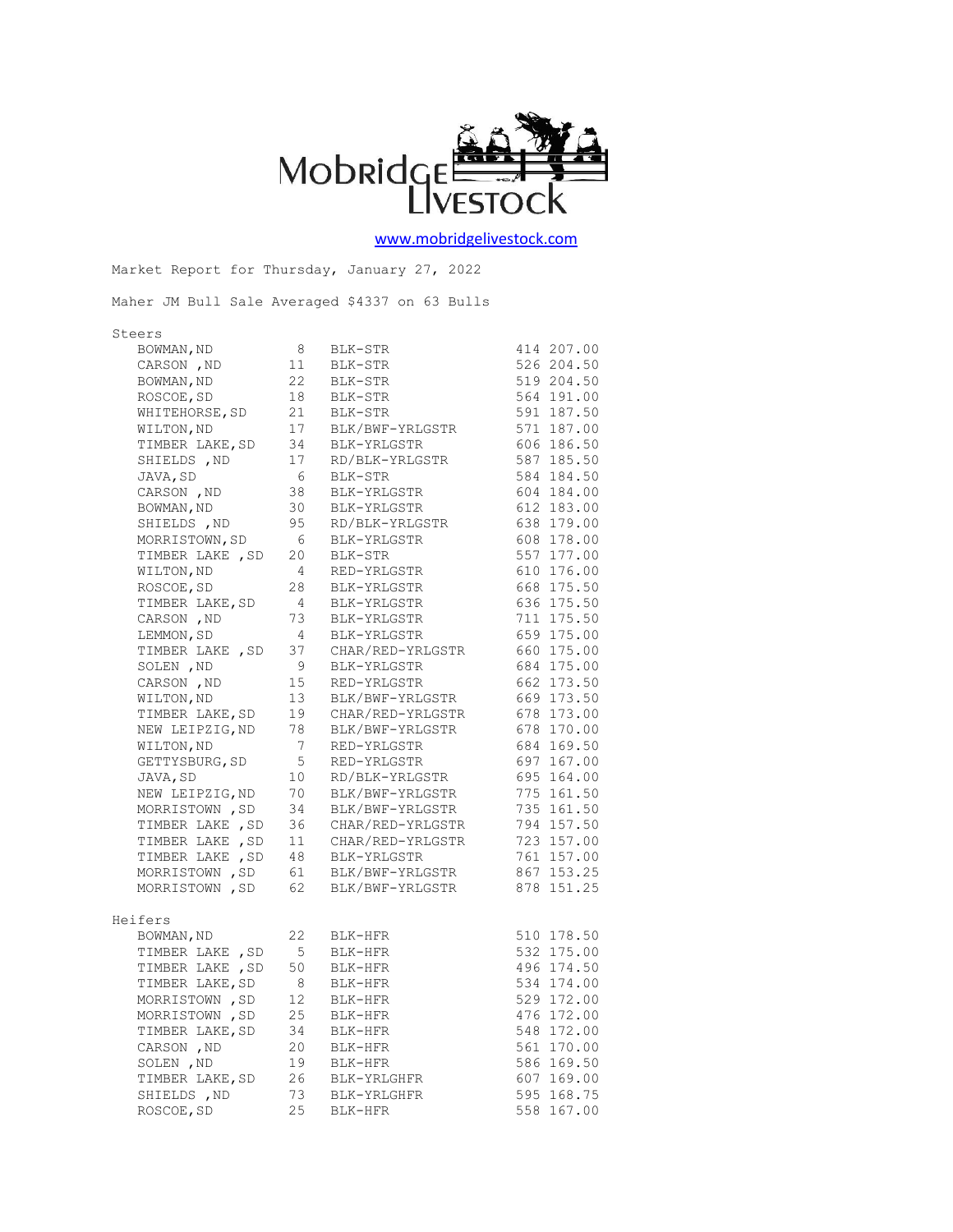| BOWMAN, ND                                                                             | 24              | BLK-HFR<br>BLK-HFR                                                                                                                   |               | 573 166.00 |
|----------------------------------------------------------------------------------------|-----------------|--------------------------------------------------------------------------------------------------------------------------------------|---------------|------------|
| MORRISTOWN, SD                                                                         | 28              |                                                                                                                                      |               | 590 165.50 |
| MORRISTOWN, SD                                                                         |                 | 61       BLK-YRLGHFR<br>9       BLK/BWF-HFR                                                                                          |               | 668 164.50 |
| MORRISTOWN , SD                                                                        |                 |                                                                                                                                      |               | 547 164.00 |
| JAVA, SD                                                                               | $6\overline{6}$ | BLK/BWF-YRLGHFR 619 164.00                                                                                                           |               |            |
| SOLEN , ND                                                                             | 11              | BLK-YRLGHFR                                                                                                                          |               | 634 163.50 |
| TIMBER LAKE, SD                                                                        | 29              | BLK-YRLGHFR                                                                                                                          |               | 631 162.00 |
| WILTON, ND                                                                             | 26              | BLK/BWF-YRLGHFR                                                                                                                      |               | 550 161.50 |
| GARRISON, ND                                                                           | 18              |                                                                                                                                      |               | 587 161.00 |
| ROSCOE, SD                                                                             |                 | BLK-HFR<br>BLK-YRLGHFR                                                                                                               |               | 638 161.00 |
| SHIELDS , ND                                                                           | 32<br>76        | BLK-YRLGHFR<br>BLK-HFR                                                                                                               |               | 661 160.75 |
| LEMMON, SD                                                                             | 8 <sup>1</sup>  |                                                                                                                                      |               | 560 160.00 |
|                                                                                        |                 | BK/CHAR-HFR                                                                                                                          |               | 589 159.50 |
| TIMBER LAKE , SD 6 BK/CHAR-HFR<br>TIMBER LAKE , SD 18 CHAR-YRLGHFR<br>TIMBER LAKE , SD |                 |                                                                                                                                      |               | 625 159.00 |
| CARSON , ND                                                                            | 69              | BLK-YRLGHFR                                                                                                                          |               | 656 158.00 |
| TIMBER LAKE , SD                                                                       | 40              | BLK-YRLGHFR                                                                                                                          |               | 747 158.00 |
| TIMBER LAKE, SD                                                                        | 9               | CHAR/RED-YRLGHFR                                                                                                                     |               | 623 155.50 |
| ELGIN, ND                                                                              | 14              | BLK-YRLGHFR                                                                                                                          |               | 732 155.50 |
| WILTON, ND                                                                             | 30              | BLK/BWF-YRLGHFR                                                                                                                      |               | 638 153.25 |
| GARRISON, ND                                                                           | 49              | BLK-YRLGHFR                                                                                                                          |               | 697 152.00 |
| TIMBER LAKE, SD 39 CHAR-YRLGHFR                                                        |                 |                                                                                                                                      |               | 747 145.50 |
| TIMBER LAKE, SD 26 BLK-YRLGHFR                                                         |                 |                                                                                                                                      |               | 779 144.75 |
|                                                                                        |                 |                                                                                                                                      |               | 692 144.00 |
|                                                                                        |                 | MORRISTOWN , SD 74 BLK/BWF-YRLGHFR<br>TIMBER LAKE, SD 25 RED-YRLGHFR                                                                 |               | 713 143.50 |
|                                                                                        |                 | MORRISTOWN, SD 66 BLK/BWF-YRLGHFR                                                                                                    |               | 807 140.50 |
|                                                                                        |                 |                                                                                                                                      |               |            |
| Slaughter Cows & Heiferettes                                                           |                 |                                                                                                                                      |               |            |
| MOBRIDGE , SD                                                                          |                 | 1 BLK-HFRETTE<br>2 BLK-HFRETTE                                                                                                       | 955 92.50     |            |
| WATAUGA, SD                                                                            |                 |                                                                                                                                      |               | 813 92.00  |
| WATAUGA, SD                                                                            |                 |                                                                                                                                      |               | 924 91.00  |
| SOLEN, ND                                                                              |                 |                                                                                                                                      |               | 1088 87.00 |
| HAGUE, ND                                                                              |                 | 1 RED-HFRETTE                                                                                                                        |               | 1265 86.00 |
|                                                                                        |                 |                                                                                                                                      |               | 1720 80.00 |
| TIMBER LAKE, SD 1 BLK-SL COW<br>LINTON, ND 1 BLK-SL COW                                |                 |                                                                                                                                      | 1090          | 79.00      |
| HAGUE, ND                                                                              |                 | 1 RED-SL COW                                                                                                                         | 1300          | 78.00      |
| POLLOCK, SD                                                                            |                 | 13 BLK-SL COW                                                                                                                        | 1069          | 78.00      |
| TIMBER LAKE, SD                                                                        | 10 <sub>1</sub> | BLK-HFRETTE                                                                                                                          | 989           | 77.00      |
|                                                                                        |                 | MORRISTOWN, SD 19 RD/BLK-SL COW                                                                                                      | 1078          | 77.00      |
| WATAUGA, SD                                                                            |                 | 3 BLK-HFRETTE                                                                                                                        | $973$<br>1230 | 76.50      |
| LINTON, ND 1 BLK-SL COW<br>TIMBER LAKE, SD 5 BLK-SL COW                                |                 |                                                                                                                                      | 1230          | 75.00      |
|                                                                                        |                 |                                                                                                                                      | 1510 75.00    |            |
| SELFRIDGE , ND                                                                         |                 | 1 BLK-SL COW                                                                                                                         | 1360          | 74.50      |
|                                                                                        |                 | POLLOCK, SD $\begin{array}{cccccc} 4 & BLK/BWF-SL & COW & 1271 & 74.00 \\ HAGUE, ND & & 1 & RED-SL & COW & 1165 & 74.00 \end{array}$ |               |            |
|                                                                                        |                 |                                                                                                                                      |               |            |
| TIMBER LAKE , SD                                                                       | 1               | BLK-SL COW                                                                                                                           | 1685          | 73.50      |
| TIMBER LAKE, SD                                                                        | 1               | BLK-SL COW                                                                                                                           | 1445          | 73.00      |
| BALDWIN, ND                                                                            | $\mathbf{1}$    | BLK-SL COW                                                                                                                           | 1695          | 73.00      |
| MCLAUGHLIN, SD                                                                         | 12              | RD/BLK-SL COW                                                                                                                        | 1408          | 72.00      |
| HAGUE, ND                                                                              | 1               | RED-SL COW                                                                                                                           | 1425          | 72.00      |
| HAGUE, ND                                                                              | 5               | RED-SL COW                                                                                                                           | 1244          | 72.00      |
| TIMBER LAKE , SD                                                                       | $1\,$           | BLK-SL COW                                                                                                                           | 1480          | 72.00      |
| SELFRIDGE , ND                                                                         | $1\,$           | BLK-SL COW                                                                                                                           | 1420          | 71.00      |
| MOBRIDGE , SD                                                                          | 5               | BLK-SL COW                                                                                                                           | 1281          | 71.00      |
| TIMBER LAKE, SD                                                                        | 1               | BLK-SL COW                                                                                                                           | 1290          | 71.00      |
| GARRISON, ND                                                                           | 4               | BLK-SL COW                                                                                                                           | 1098          | 70.50      |
| TIMBER LAKE, SD                                                                        | 1               | BLK-SL COW                                                                                                                           | 1470          | 70.00      |
| POLLOCK , SD                                                                           | $\mathbf{1}$    | BWF-SL COW                                                                                                                           | 1480          | 70.00      |
| GARRISON, ND                                                                           | 2               | BLK-SL COW                                                                                                                           | 1528          | 70.00      |
| HAGUE, ND                                                                              | 1               | RED-SL COW                                                                                                                           | 1255          | 70.00      |
| MORRISTOWN, SD                                                                         | $\mathbf 1$     | BLK-SL COW                                                                                                                           | 1550          | 70.00      |
| MORRISTOWN, SD                                                                         | 1               | BLK-SL COW                                                                                                                           | 1370          | 70.00      |
| GARRISON, ND                                                                           | 6               | BLK-SL COW                                                                                                                           | 1198          | 70.00      |
| SELFRIDGE , ND                                                                         | 1               | BLK-SL COW                                                                                                                           | 1540          | 70.00      |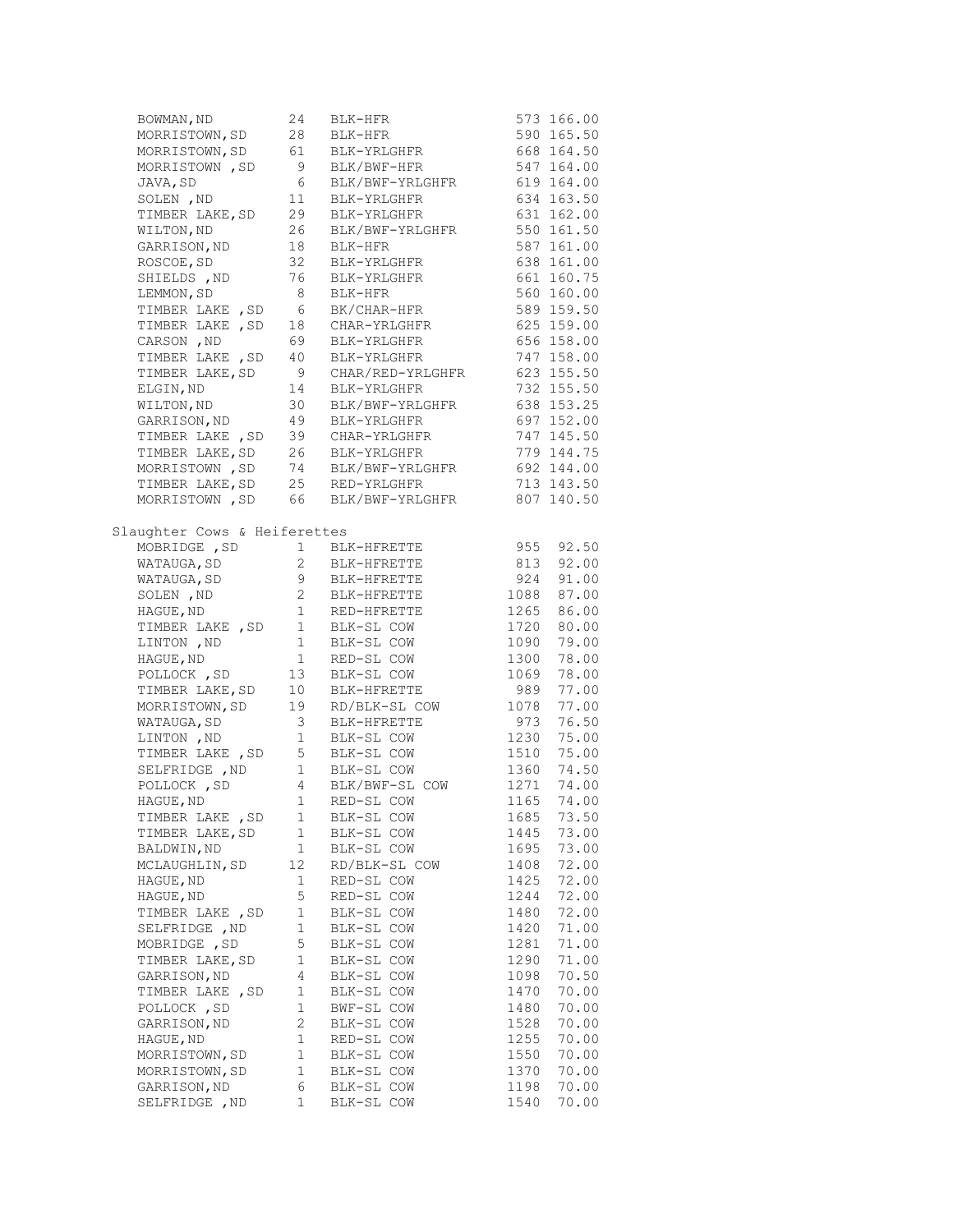| MOBRIDGE , SD                                          | $\mathbf{1}$                          | RED-SL COW                                                    | 70.00<br>1330          |
|--------------------------------------------------------|---------------------------------------|---------------------------------------------------------------|------------------------|
| TIMBER LAKE , SD                                       | $1 -$                                 | BLK-SL COW<br>BWF-SL COW<br>PLK-SL COW                        | 1445 69.50             |
| MOBRIDGE , SD                                          | $2\overline{ }$                       |                                                               | 1370 69.00             |
|                                                        | 1                                     | BLK-SL COW                                                    | 69.00<br>1395          |
| SELFRIDGE , ND 1<br>SELFRIDGE , ND 1                   |                                       | BLK-SL COW                                                    | 1585 69.00             |
| SELFRIDGE, ND 1                                        |                                       | BLK-SL COW                                                    | 1305 69.00             |
| MCLAUGHLIN, SD                                         | $\mathcal{S}$                         | BLK-SL COW                                                    | 68.50<br>1663          |
| SELFRIDGE , ND                                         | $\begin{array}{c} 3 \\ 1 \end{array}$ | BLK-SL COW                                                    | 1400<br>68.50          |
| MORRISTOWN, SD                                         | $\sim$ $1$                            | BLK-SL COW                                                    | 1165<br>68.50          |
| TRAIL CITY, SD 1                                       |                                       | BLK-SL COW                                                    | 1465<br>68.00          |
| TIMBER LAKE, SD                                        | 1                                     | BLK-SL COW                                                    | 1235<br>68.00          |
| MEADOW, SD                                             | $\overline{2}$                        | RED-SL COW                                                    | 1273 68.00             |
| MCLAUGHLIN, SD <sub>11</sub>                           |                                       | RD/BLK-SL COW                                                 | 68.00<br>1620          |
| MCLAUGHLIN,SD 3<br>LINTON,ND 9                         |                                       | BLK/BWF-SL COW                                                | 68.00<br>1408          |
|                                                        |                                       | BLK-SL COW                                                    | 1612<br>68.00          |
| MCLAUGHLIN, SD 6                                       |                                       | BLK/BWF-SL COW                                                | 1578<br>67.50          |
|                                                        |                                       | GARRISON, ND 3 BLK-SL COW<br>SOLEN, ND 6 BLK-SL COW           | 1292<br>67.50          |
|                                                        |                                       |                                                               | 1325 67.50             |
|                                                        |                                       | MORRISTOWN, SD 1 BWF-SL COW                                   | 1515 67.50             |
|                                                        |                                       | MORRISTOWN, SD 1 BLK-SL COW                                   | 1375 67.00             |
| WATAUGA, SD                                            |                                       | 1 BLK-SL COW                                                  | 1235 67.00             |
| Bulls                                                  |                                       |                                                               |                        |
| MOBRIDGE , SD                                          | $\mathbf{1}$                          | BLK-SL BULL                                                   | 2300 106.50            |
| MCLAUGHLIN, SD <sub>1</sub>                            |                                       | RED-SL BULL                                                   | 2015 103.00            |
| MCLAUGHLIN, SD <sub>1</sub>                            |                                       | BLK-SL BULL                                                   | 1865 102.50            |
| TRAIL CITY , SD 1<br>TRAIL CITY , SD 1                 |                                       | BLK-SL BULL                                                   | 2510 102.00            |
|                                                        |                                       | BLK-SL BULL                                                   | 2490 101.00            |
| MCLAUGHLIN, SD <sub>1</sub>                            |                                       | BLK-SL BULL                                                   | 1880 101.00            |
| MCLAUGHLIN, SD<br>MCLAUGHLIN, SD 1<br>MCLAUGHLIN, SD 1 |                                       | BLK-SL BULL 2155 100.00                                       |                        |
|                                                        |                                       | RED-SL BULL                                                   | 2085 100.00            |
| MCLAUGHLIN, SD <sub>1</sub>                            |                                       | BLK-SL BULL                                                   | 1835 98.50             |
| TIMBER LAKE, SD 1                                      |                                       | BLK-SL BULL                                                   | 1680 97.50             |
| TRAIL CITY, SD 1<br>SELFRIDGE, ND 1                    |                                       | BLK-SL BULL                                                   | 97.00<br>2405          |
| SELFRIDGE , ND                                         | 1                                     | BLK-SL BULL                                                   | 2515 96.00             |
|                                                        |                                       | MOBRIDGE, SD 1 BLK-SL BULL                                    | 1955 96.00             |
|                                                        |                                       | TRAIL CITY, SD 1 BLK-SL BULL<br>SELFRIDGE, ND 1 BLK-SL BULL   | 92.00<br>2005          |
|                                                        |                                       |                                                               | 1575 89.00             |
|                                                        |                                       | TIMBER LAKE, SD 1 BLK-SL BULL 1495 88.00                      |                        |
|                                                        |                                       | TIMBER LAKE, SD 1 BLK-SL BULL<br>SELFRIDGE , ND 1 BLK-SL BULL | 1480 87.00             |
|                                                        |                                       |                                                               | $1480$ .<br>2510 85.00 |
| Bred Heifers                                           |                                       |                                                               |                        |
| GLENCROSS, SD                                          | 48                                    | BLK-BREDHFR AI Bred 1349 1800.00                              |                        |
| GLENCROSS, SD                                          | 9                                     | BLK-BREDHFR                                                   | 1234 1725.00           |
| GLENCROSS, SD                                          | 15                                    | BLK-BREDHFR                                                   | 1332 1725.00           |
| BALDWIN, ND                                            | 13                                    | BLK-BREDHFR                                                   | 1130 1650.00           |
| ST ANTHONY, ND                                         | 48                                    | BWF-BREDHFR                                                   | 1017 1625.00           |
| LINTON , ND                                            | 9                                     | BLK-BREDHFR                                                   | 1048 1575.00           |
| GLENHAM , SD                                           | 21                                    | HFRD-BREDHFR                                                  | 977 1385.00            |
| POLLOCK , SD                                           | 17                                    | BLK-BREDHFR                                                   | 1012 1250.00           |
| Bred Cows                                              |                                       |                                                               |                        |
| TIMBER LAKE, SD                                        | 17                                    | BLK-BREDCOW 4yr                                               | 1192 1750.00           |
| LINTON , ND                                            | 13                                    | BLK/BWF-BREDCOW 3yr                                           | 1170 1725.00           |
| LINTON , ND                                            | 27                                    | BLK/BWF-BREDCOW 3yr                                           | 1218 1725.00           |
| LINTON , ND                                            | 11                                    | RED-BREDCOW 3yr                                               | 1208 1700.00           |
| BALDWIN, ND                                            | 8                                     | BLK-BREDCOW                                                   | 1048 1675.00           |
| TIMBER LAKE, SD                                        | 37                                    | BLK-BREDCOW 5yr                                               | 1266 1675.00           |
| TIMBER LAKE, SD                                        | 20                                    | BLK/BWF-BREDCOW                                               | 1334 1650.00           |
| TIMBER LAKE, SD                                        | 8                                     | BLK/BWF-BREDCOW                                               | 1251 1650.00           |
| TIMBER LAKE, SD                                        | 17                                    | BWF-BREDCOW 5yr                                               | 1253 1600.00           |
| TIMBER LAKE, SD                                        | 11                                    | BLK/BWF-BREDCOW 6yr                                           | 1307 1450.00           |